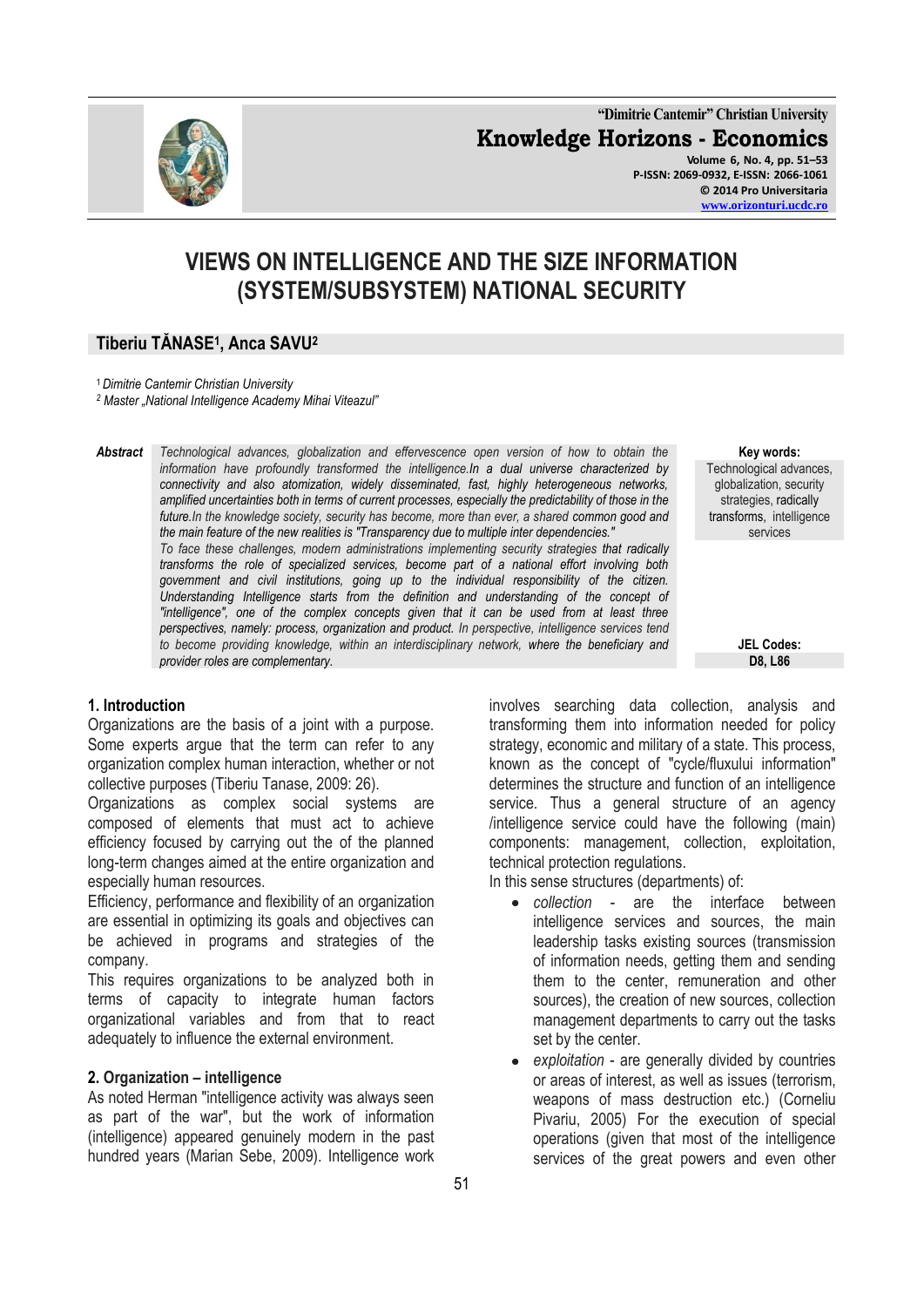countries have such special structures) are composed of technical technicians have the main task to provide acquisition and operation compartments technical means to fulfill their missions (Jacques Baud, 1998).

In many cases by these departments are managed and links of various kinds in the intelligence service and beneficiaries, including data transmission and databases without a service intelligence can not be conceived;

- protection responsible for physical protection and personnel, in cooperation with other departments, having a special connection with the technical collaboration experience a significant development under current and future impact of new technologies across business intelligence;
- administrative, which plays an important role in  $\bullet$ ensuring the smooth running of the service/agency and create conditions for the proper development of the entire structure of information (Jacques Baud: 1998).

Should be noted that administrative structures play an important role in ensuring the smooth running and developments and create conditions suitable to all service information.

# **3. Dimension of intelligence (information security)**

Information security (intelligence product) is an important element of national security. There is even an informational size (in terms of functional system/ subsystem information) national security, which includes all systems of collection, storage, processing, transmission and use of information that touch on national security, zonal, regional, global (it considering computing systems, Internet usage, new information and communication technologies to the benefit of the security environment).

Functional elements of this dimension (functional subsystem) are: information, mounts its collection centers, storage, processing, analysis and dissemination of information, networking and transmission paths or distributing information, systems, mass media (print, radio, broadcasting, etc..) employed in the service of national security, operating rules for this purpose information, specialized structures in the areas of intelligence, counterintelligence, protection psychological etc. (Tanase Tiberiu, 2004).

Every dimension of security is deeply and significantly dependent on the size of the intelligence (information), the volume and quality of information acquired, stored, processed and used. national and international security and in turn, through its status indicators and regular evaluation part affects every dimension including the size of intelligence (information).

Therefore any economic strategy, political, military, cultural, etc..seeking both by individual countries and groups of countries, states or alliances of politicalmilitary, economic or otherwise, maintaining the normal security is not possible without the existence of relevant information objective, accurate and timely information about each dimension of this. Of course, access to this information depends to a large extent and the status and role that each state has it in an area, region or the world.

In turn, these two attributes - status and role - are dependent on information dimension economic and military security, demographic resources, technological and other dimensions of national security.

Any security threat can be characterized by the value of this information, the size of national and international intelligence. As we have presented a special role and size of intelligence - the role of managing information security returns intelligence.

In this sense, the current National Security Strategy argues that the work of the intelligence, counterintelligence and security is an essential component of the national security system, aimed primarily prevention and timely warning about the risks and threats that create or may create threats to values and Romania's fundamental interests and adequate protection against such hazards.

Priorities of this activity will be (Old national strategy to prevent and combat terrorism was approved by CSAT decision no. 36 of 5 April 2002): the fight against international terrorism, proliferation of weapons of mass destruction and other transnational risks, monitoring of the local conflicts that may endanger national security and allies and partners, or fundamental human rights, countering cross-border crime organized, corruption and other illegal activities that could endanger national security. Under these conditions, the tasks and powers of intelligence structures are constantly adapting and diversifying.

The current National Security Strategy of Romania establishes the main strands of national institutions with responsibilities in the fight against terrorism:

- Strengthen international cooperation, including efforts to relaunch comprehensive definition of terrorism and the establishment of rules and standard operating procedures;
- Consensus between political forces, NGO's and civil society on the need to promote zero tolerance policy in the fight against terrorism (Supreme Council of National Defence on 17 April 200);